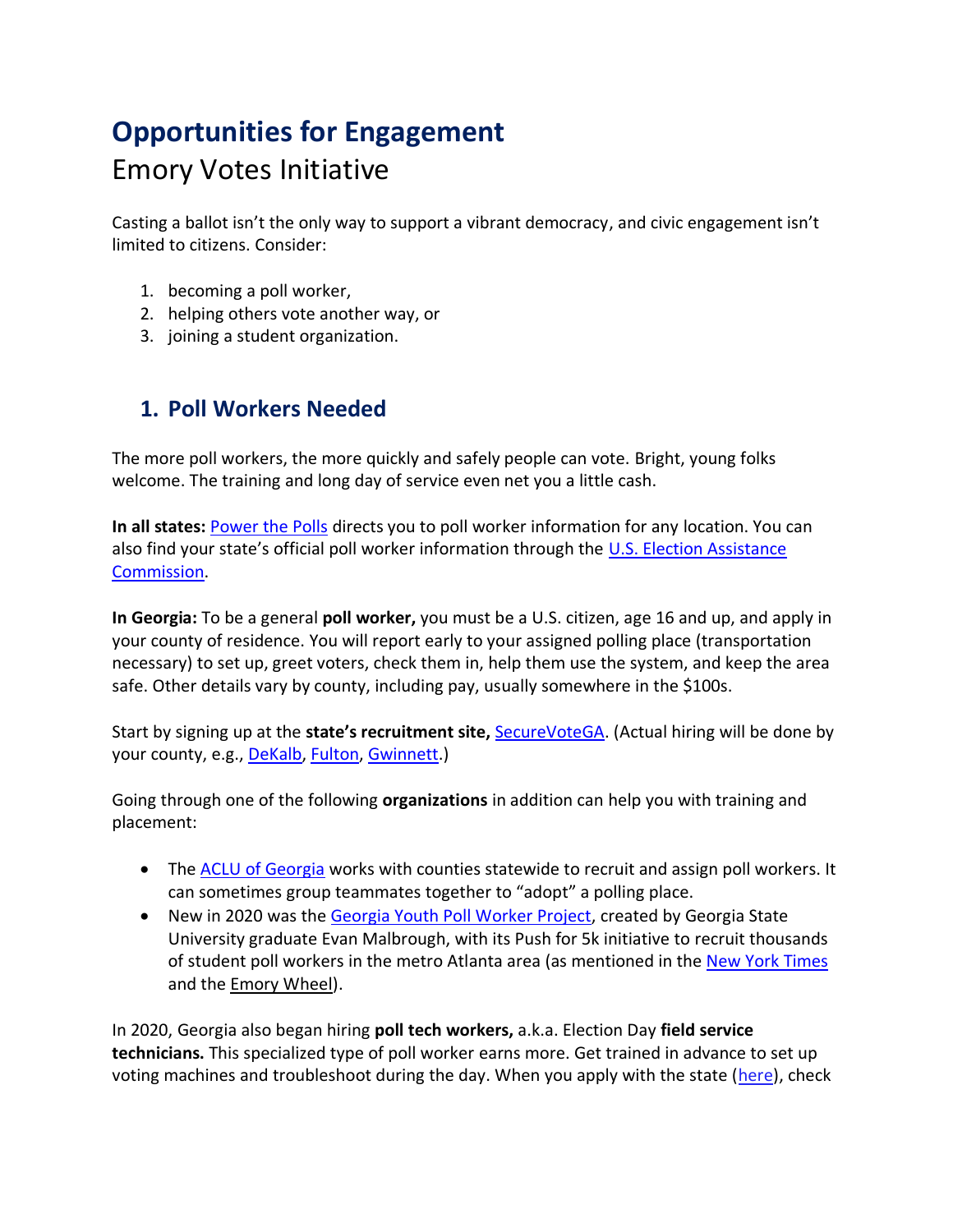the box for tech worker. You must be 18+, a U.S. citizen, and have transportation to your assigned site, possibly in a neighboring county.

The Emory Wheel published an [article](https://emorywheel.com/students-apply-to-be-poll-workers-fill-shoes-of-elderly-during-covid-19/) in October 2020 about student poll workers.

## **2. Other Voting-Related Opportunities**

Got time on Election Day or before? Help *others* vote.

- Spread accurate **information.** One source to check as elections approach is [CEEP](https://campuselect.org/voter-education/candidate-issue-guides/) (the Campus Election Engagement Project).
- Individual candidates' **campaigns** can always use energetic volunteers.
- Got a party of choice? State-level **political parties** such as the Georgia [Republicans](https://gagop.org/) and [Democrats](https://www.georgiademocrat.org/) can always use volunteers. Then there are **county** party organizations on the ground, such as the DeKalb [Democrats](https://dekalbdems.com/) and [Republicans.](https://www.dekalbgop.org/)
- Want to dispel confusion and help voters solve problems? Get trained to answer the **Election Protection** coalition's **nonpartisan voter hotline** at [866ourvote](https://866ourvote.org/volunteer/) and head off trouble at the polls. Nonprofits and political parties may run additional helplines.
- Be an in-person **poll** *watcher* **or monitor** (not to be confused with a poll *worker*) through Election Protection's [Protect the Vote,](https://protectthevote.net/) [Common Cause Georgia,](https://www.commoncause.org/georgia/our-work/voting-elections/election-protection-in-georgia/) or other nonpartisan or partisan efforts. Training required.
- Within the Emory community, share this **Emory Votes Initiative** [website.](http://campuslife.emory.edu/about/initiatives/evi.html) Encourage others to sign up for [TurboVote,](https://emory.turbovote.org/) register to vote, change or update their information, and figure out how to get and return absentee ballots.
- Get involved with the [Georgia 55 Project,](https://nam03.safelinks.protection.outlook.com/?url=http%3A%2F%2Fgeorgia55project.org%2F&data=02%7C01%7Cszaslaw%40emory.edu%7C6a929f4ae71f4818f55708d861586ee1%7Ce004fb9cb0a4424fbcd0322606d5df38%7C0%7C0%7C637366379732645173&sdata=xvllFbyp%2BfP2%2FuhxxH0EGh2FolpQDu7NFHVC6DkBVj0%3D&reserved=0) the brainchild of Emory MBA student Abigail Greene (slogan "Voting should be easy, fun, and delicious"). This local coalition helps Atlantans register and vote "through **grassroots community and food-centric outreach** methods, from providing absentee applications in food bank boxes to serving pizza to voters on election day." [www.georgia55.org/get-involved.](https://nam03.safelinks.protection.outlook.com/?url=http%3A%2F%2Fwww.georgia55.org%2Fget-involved&data=02%7C01%7Cszaslaw%40emory.edu%7C6a929f4ae71f4818f55708d861586ee1%7Ce004fb9cb0a4424fbcd0322606d5df38%7C0%7C0%7C637366379732665162&sdata=5kxIlW1cqSivRtf6TiuyKIsR5aZfS1xrs7k%2BBNz25lc%3D&reserved=0)
- **Get out the vote** in the larger community by phoning, texting, or writing postcards from home. Some nonpartisan, nonprofit civic engagement organizations focus on particular communities, for example in metro Atlanta the Center for Pan-Asian Community Services (CPACS), the Georgia Muslim Voter Project, the New Georgia Project, or the Georgia Association of Latino Elected Officials (GALEO). [GoVoteGA](https://www.govotega.org/volunteer-sign-up/) is a good starting point.

More possibilities:

- [Vote Riders](https://www.voteriders.org/get-involved/volunteer/) helps people navigate **voter ID** requirements.
- [Spread the Vote](https://www.spreadthevote.org/volunteer) helps folks who need **ID** get it.
- On your evening walk at the end of Election Day, snap and upload pictures of your precinct's publicly posted **poll tapes.** [Protect Our Votes](https://www.protectourvotes.com/photo-finish-volunteer-sign-up-form/) organizes this Photo Finish effort.